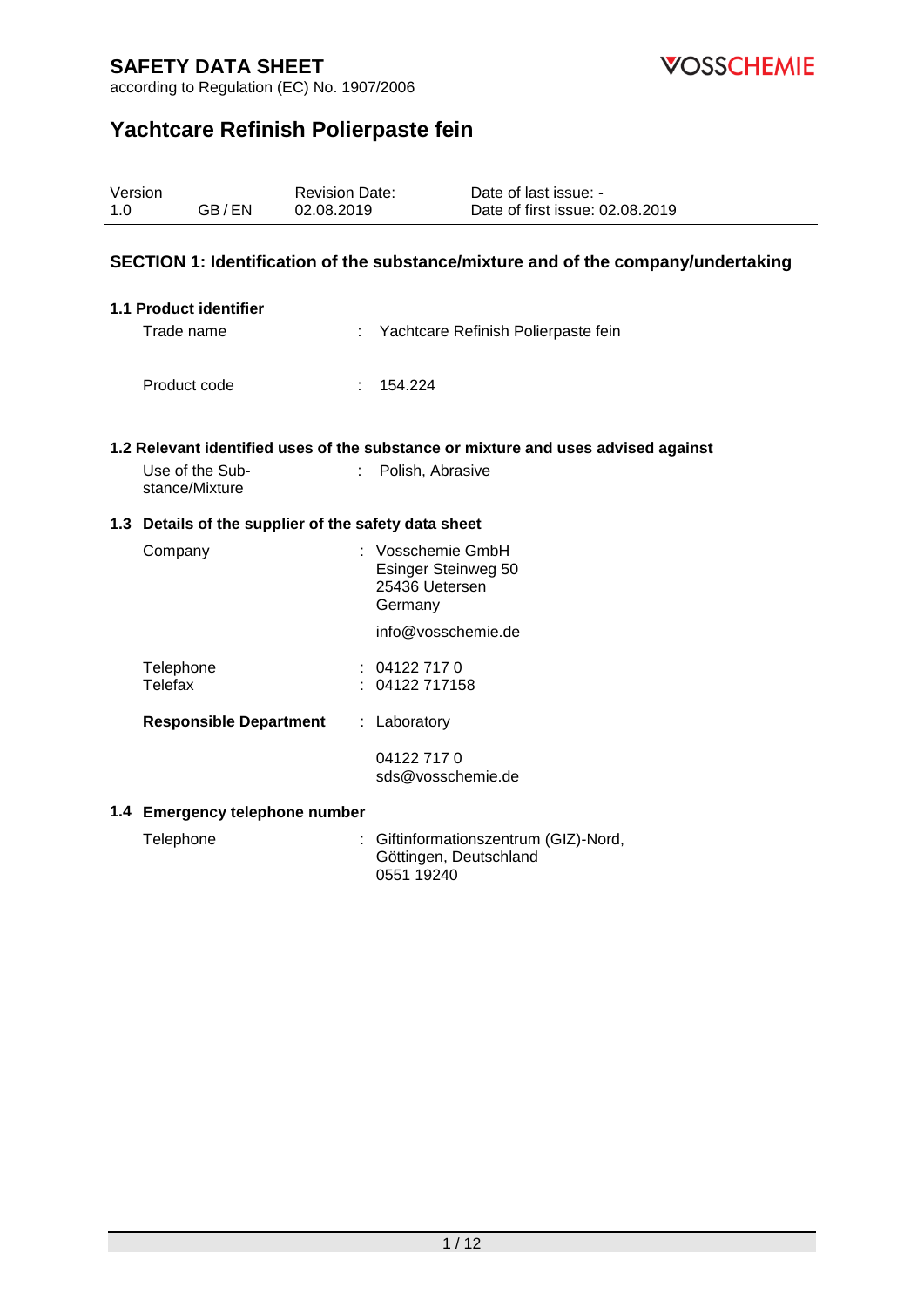

according to Regulation (EC) No. 1907/2006

# **Yachtcare Refinish Polierpaste fein**

| Version |       | <b>Revision Date:</b> | Date of last issue: -           |
|---------|-------|-----------------------|---------------------------------|
| 1.0     | GB/EN | 02.08.2019            | Date of first issue: 02.08.2019 |

#### **SECTION 2: Hazards identification**

#### **2.1 Classification of the substance or mixture**

#### **Classification (REGULATION (EC) No 1272/2008)**

Not a hazardous substance or mixture.

#### **2.2 Label elements**

#### **Labelling (REGULATION (EC) No 1272/2008)**

Not a hazardous substance or mixture.

#### **Additional Labelling**

EUH210 Safety data sheet available on request.

#### **2.3 Other hazards**

This substance/mixture contains no components considered to be either persistent, bioaccumulative and toxic (PBT), or very persistent and very bioaccumulative (vPvB) at levels of 0.1% or higher.

#### **SECTION 3: Composition/information on ingredients**

#### **3.2 Mixtures**

Chemical nature : Mixture

#### **Components**

| Chemical name                                  | CAS-No.<br>EC-No.<br>Index-No.<br><b>Registration number</b> | Classification      | Concentration<br>(% w/w) |  |
|------------------------------------------------|--------------------------------------------------------------|---------------------|--------------------------|--|
|                                                |                                                              |                     |                          |  |
| Hydrocarbons, C10-C13, n-                      | Not Assigned                                                 | Asp. Tox. 1; H304   | $>= 20 - < 30$           |  |
| alkanes, isoalkanes, cyclics, < 2%             | 918-481-9                                                    |                     |                          |  |
| aromatics                                      | 01-2119457273-39                                             |                     |                          |  |
| Poly( $oxy-1,2$ -ethanediyl), $\alpha$ -sulfo- | 9004-82-4                                                    | Skin Irrit. 2; H315 | $>= 1 - 10$              |  |
| ω-(dodecyloxy)-, sodium salt                   |                                                              | Eye Irrit. 2; H319  |                          |  |
|                                                |                                                              |                     |                          |  |

For explanation of abbreviations see section 16.

#### **SECTION 4: First aid measures**

#### **4.1 Description of first aid measures**

| General advice             | Move out of dangerous area.<br>Take off contaminated clothing and shoes immediately.<br>Wash contaminated clothing before re-use.<br>If you feel unwell, seek medical advice (show the label where<br>possible). |
|----------------------------|------------------------------------------------------------------------------------------------------------------------------------------------------------------------------------------------------------------|
| Protection of first-aiders | : First Aid responders should pay attention to self-protection<br>and use the recommended protective clothing                                                                                                    |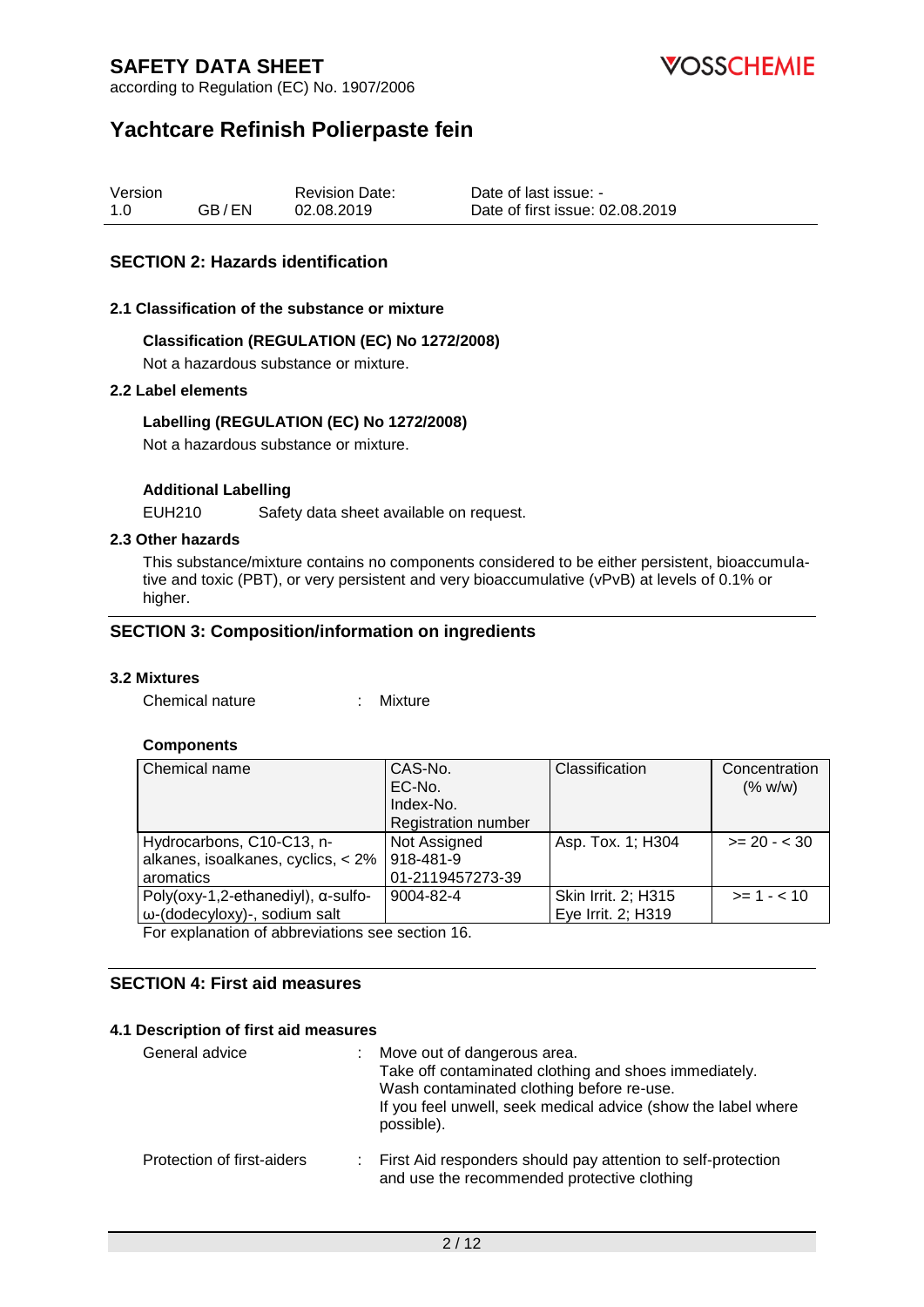**VOSSCHEMIE** 

according to Regulation (EC) No. 1907/2006

# **Yachtcare Refinish Polierpaste fein**

| 1.0 | Version                                 | GB/EN                         | <b>Revision Date:</b><br>02.08.2019 |                                                          | Date of last issue: -<br>Date of first issue: 02.08.2019                                                                                                         |  |
|-----|-----------------------------------------|-------------------------------|-------------------------------------|----------------------------------------------------------|------------------------------------------------------------------------------------------------------------------------------------------------------------------|--|
|     | If inhaled                              |                               |                                     |                                                          | Remove person to fresh air. If signs/symptoms continue, get<br>medical attention.                                                                                |  |
|     |                                         | In case of skin contact       |                                     |                                                          | Wash off immediately with soap and plenty of water while<br>removing all contaminated clothes and shoes.<br>Call a physician if irritation develops or persists. |  |
|     |                                         | In case of eye contact        |                                     |                                                          | : Immediately flush eye(s) with plenty of water.<br>If symptoms persist, call a physician.                                                                       |  |
|     | If swallowed                            |                               |                                     | Do NOT induce vomiting.<br>Call a physician immediately. |                                                                                                                                                                  |  |
|     | None known.                             |                               |                                     |                                                          | 4.2 Most important symptoms and effects, both acute and delayed                                                                                                  |  |
|     |                                         |                               |                                     |                                                          | 4.3 Indication of any immediate medical attention and special treatment needed                                                                                   |  |
|     | Treatment                               |                               |                                     |                                                          | Treat symptomatically.                                                                                                                                           |  |
|     | <b>SECTION 5: Firefighting measures</b> |                               |                                     |                                                          |                                                                                                                                                                  |  |
|     |                                         | 5.1 Extinguishing media       |                                     |                                                          |                                                                                                                                                                  |  |
|     |                                         | Suitable extinguishing media  |                                     | ÷                                                        | Use water spray, alcohol-resistant foam, dry chemical or car-<br>bon dioxide.                                                                                    |  |
|     | media                                   | Unsuitable extinguishing      |                                     | ÷.                                                       | High volume water jet                                                                                                                                            |  |
|     |                                         |                               |                                     |                                                          | 5.2 Special hazards arising from the substance or mixture                                                                                                        |  |
|     | fighting                                | Specific hazards during fire- |                                     | $\sim$                                                   | Build-up of dangerous/toxic fumes possible in cases of<br>fire/high temperature.                                                                                 |  |
|     | ucts                                    | Hazardous combustion prod-    |                                     |                                                          | Carbon monoxide, carbon dioxide and unburned hydrocar-<br>bons (smoke).                                                                                          |  |
|     |                                         | 5.3 Advice for firefighters   |                                     |                                                          |                                                                                                                                                                  |  |
|     | for firefighters                        | Special protective equipment  | - 1                                 |                                                          | In the event of fire, wear self-contained breathing apparatus.<br>Use personal protective equipment.                                                             |  |
|     | ods                                     | Specific extinguishing meth-  |                                     |                                                          | Use extinguishing measures that are appropriate to local cir-<br>cumstances and the surrounding environment.                                                     |  |
|     |                                         | Further information           |                                     |                                                          | Fire residues and contaminated fire extinguishing water must                                                                                                     |  |

be disposed of in accordance with local regulations. Collect contaminated fire extinguishing water separately. This must not be discharged into drains. In the event of fire and/or explosion do not breathe fumes.

Use water spray to cool unopened containers.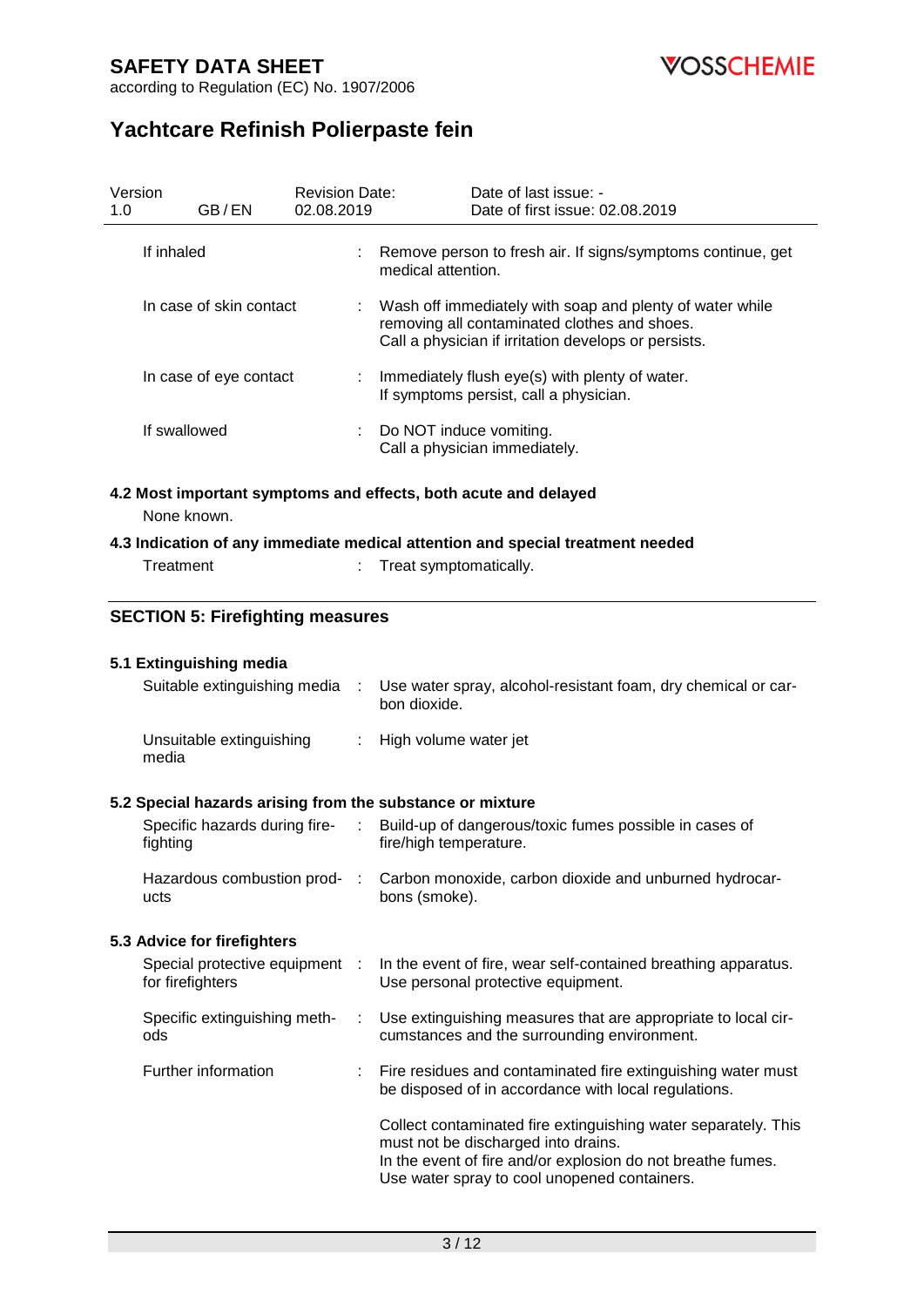

according to Regulation (EC) No. 1907/2006

# **Yachtcare Refinish Polierpaste fein**

| Version |       | <b>Revision Date:</b> | Date of last issue: -           |
|---------|-------|-----------------------|---------------------------------|
| 1.0     | GB/EN | 02.08.2019            | Date of first issue: 02.08.2019 |

#### **SECTION 6: Accidental release measures**

#### **6.1 Personal precautions, protective equipment and emergency procedures**

| Personal precautions                 | Wear personal protective equipment.<br>Avoid contact with skin, eyes and clothing.<br>Ensure adequate ventilation.<br>Treat recovered material as described in the section "Disposal<br>considerations".<br>Forms slippery/greasy layers with water. |
|--------------------------------------|------------------------------------------------------------------------------------------------------------------------------------------------------------------------------------------------------------------------------------------------------|
| <b>6.2 Environmental precautions</b> |                                                                                                                                                                                                                                                      |

# Environmental precautions : Do not flush into surface water or sanitary sewer system.

| Do not allow contact with soil, surface or ground water.      |
|---------------------------------------------------------------|
| If the product contaminates rivers and lakes or drains inform |
| respective authorities.                                       |

#### **6.3 Methods and material for containment and cleaning up**

| Methods for cleaning up | Use mechanical handling equipment.                         |
|-------------------------|------------------------------------------------------------|
|                         | Sweep up and shovel into suitable containers for disposal. |

#### **6.4 Reference to other sections**

For personal protection see section 8., For disposal considerations see section 13.

#### **SECTION 7: Handling and storage**

#### **7.1 Precautions for safe handling**

| Local/Total ventilation | : Ensure adequate ventilation.                                                                                                                                                                                                               |
|-------------------------|----------------------------------------------------------------------------------------------------------------------------------------------------------------------------------------------------------------------------------------------|
| Advice on safe handling | Handle in accordance with good industrial hygiene and safety<br>practice, based on the results of the workplace exposure as-<br>sessment<br>Wear personal protective equipment.                                                              |
|                         | Provide sufficient air exchange and/or exhaust in work rooms.                                                                                                                                                                                |
| fire and explosion      | Advice on protection against : Normal measures for preventive fire protection.                                                                                                                                                               |
|                         | Keep away from open flames, hot surfaces and sources of<br>ignition.                                                                                                                                                                         |
| Hygiene measures        | Take off all contaminated clothing immediately.<br>Wash contaminated clothing before re-use.<br>Wash hands before breaks and at the end of workday.<br>Avoid contact with skin, eyes and clothing.<br>When using do not eat, drink or smoke. |

#### **7.2 Conditions for safe storage, including any incompatibilities**

Requirements for storage : Store in original container.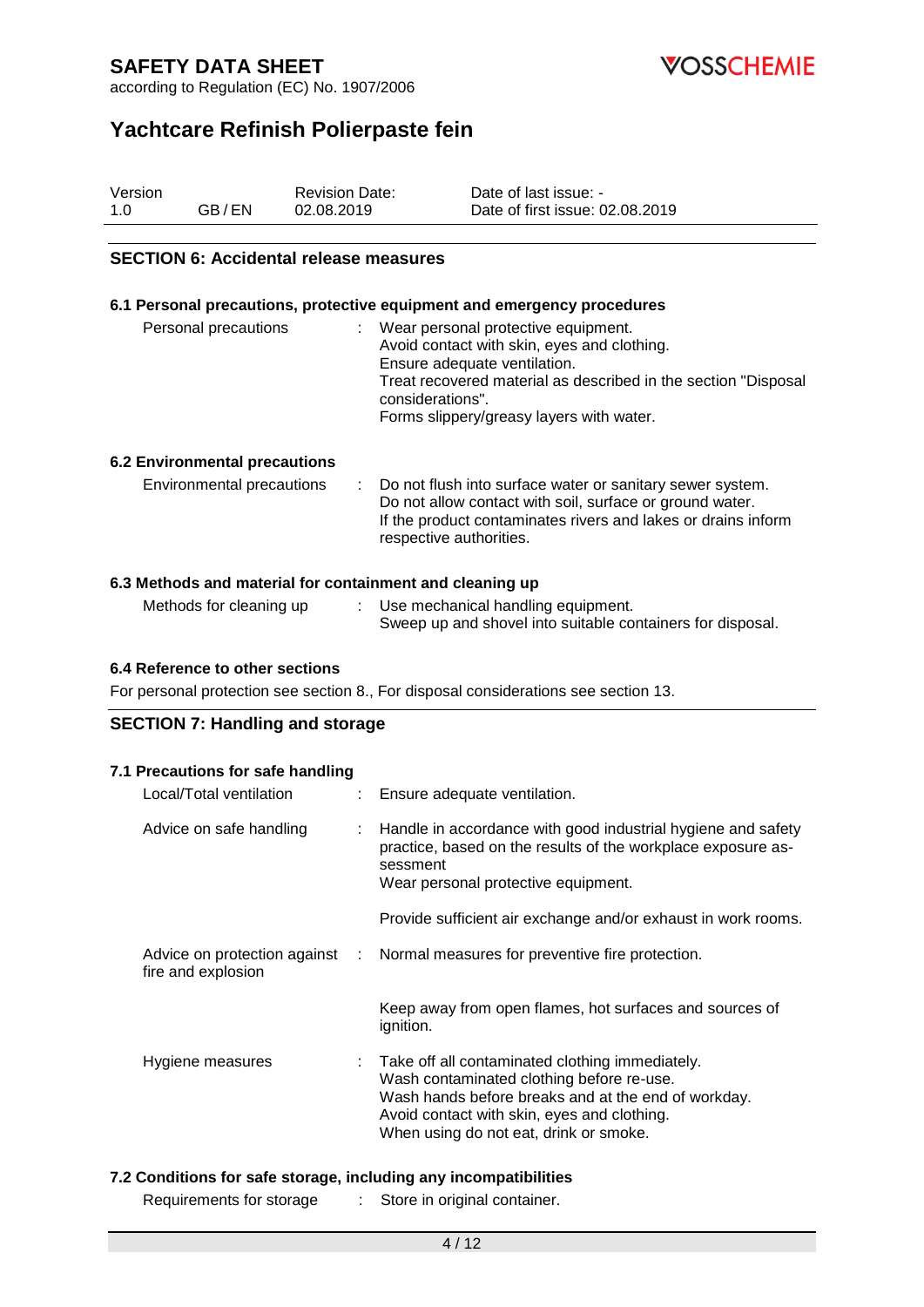**VOSSCHEMIE** 

according to Regulation (EC) No. 1907/2006

# **Yachtcare Refinish Polierpaste fein**

| Version<br>1.0 | GB/EN                                          | <b>Revision Date:</b><br>02.08.2019 | Date of last issue: -<br>Date of first issue: 02.08.2019                                                                                                                       |
|----------------|------------------------------------------------|-------------------------------------|--------------------------------------------------------------------------------------------------------------------------------------------------------------------------------|
|                | areas and containers                           |                                     | Keep containers tightly closed in a dry, cool and well-<br>ventilated place.<br>Containers which are opened must be carefully resealed and<br>kept upright to prevent leakage. |
|                | Further information on stor-<br>age conditions |                                     | Storage must be in accordance with the BetrSichV (Germany).                                                                                                                    |
|                | Advice on common storage                       | ÷.                                  | Keep away from food and drink.                                                                                                                                                 |
|                |                                                |                                     | Incompatible with oxidizing agents.                                                                                                                                            |
|                | 7.3 Specific end use(s)<br>Specific use(s)     |                                     | No data available                                                                                                                                                              |

### **SECTION 8: Exposure controls/personal protection**

#### **8.1 Control parameters**

Contains no substances with occupational exposure limit values.

#### **8.2 Exposure controls**

| Personal protective equipment |    |                                                                                                                                                                                                                                                                                                                                                                                                                                                                                                                               |
|-------------------------------|----|-------------------------------------------------------------------------------------------------------------------------------------------------------------------------------------------------------------------------------------------------------------------------------------------------------------------------------------------------------------------------------------------------------------------------------------------------------------------------------------------------------------------------------|
| Eye protection                |    | Safety glasses with side-shields conforming to EN166                                                                                                                                                                                                                                                                                                                                                                                                                                                                          |
| Hand protection<br>Material   |    | Nitrile rubber                                                                                                                                                                                                                                                                                                                                                                                                                                                                                                                |
| <b>Directive</b>              |    | Equipment should conform to EN 374                                                                                                                                                                                                                                                                                                                                                                                                                                                                                            |
| Remarks                       |    | Gloves should be discarded and replaced if there is any indi-<br>cation of degradation or chemical breakthrough.<br>The data about break through time/strength of material are<br>standard values! The exact break through time/strength of<br>material has to be obtained from the producer of the protec-<br>tive glove.<br>The choice of an appropriate glove does not only depend on<br>its material but also on other quality features and is different<br>from one producer to the other.<br>Preventive skin protection |
| Skin and body protection      | t. | Please wear suitable protective clothing, e.g. made of cotton<br>or heat-resistant synthetic fibres.<br>Long sleeved clothing                                                                                                                                                                                                                                                                                                                                                                                                 |
| Respiratory protection        |    | Apply technical measures to comply with the occupational<br>exposure limits.<br>No personal respiratory protective equipment normally re-<br>quired.                                                                                                                                                                                                                                                                                                                                                                          |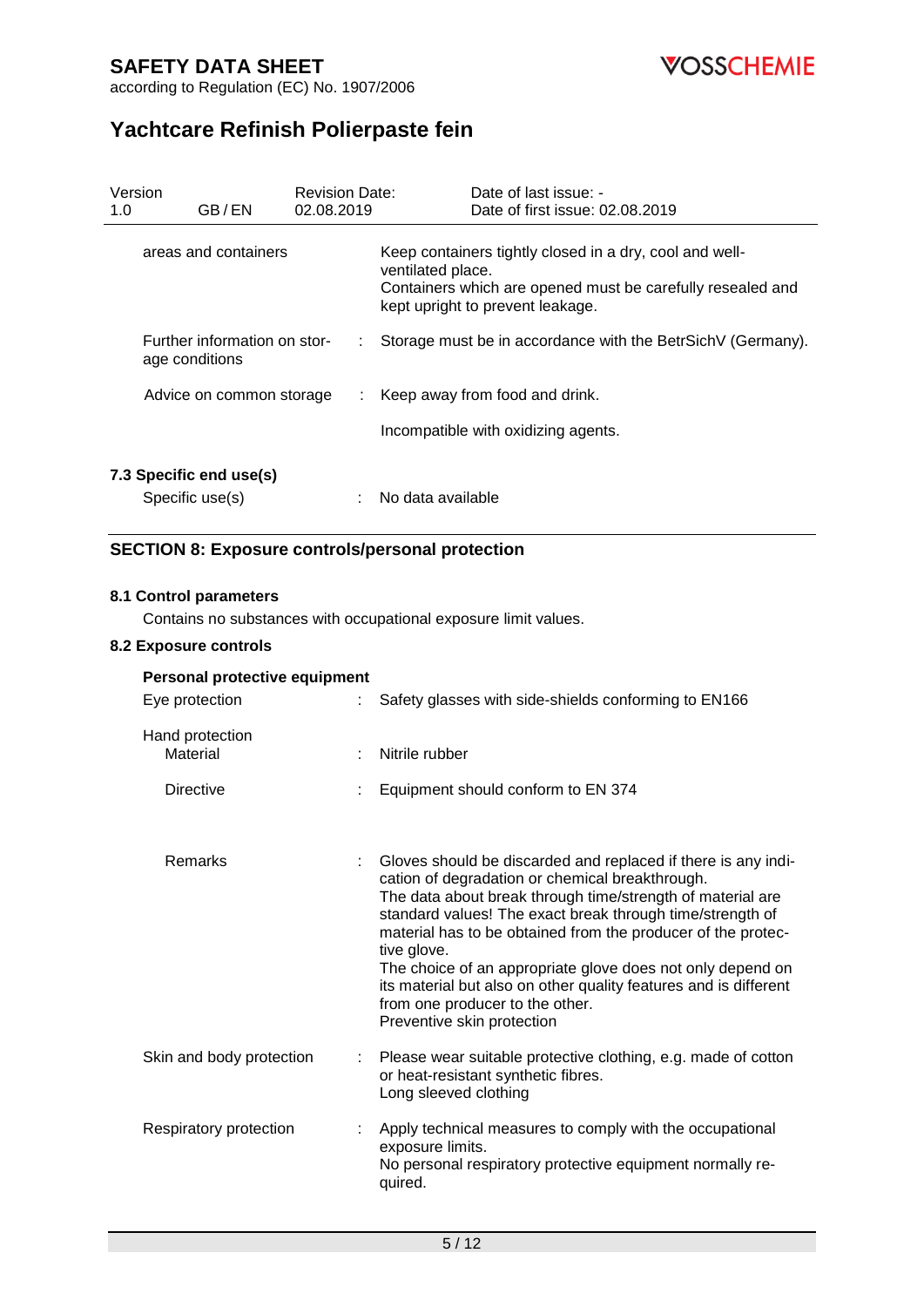**VOSSCHEMIE** 

according to Regulation (EC) No. 1907/2006

# **Yachtcare Refinish Polierpaste fein**

| Version | GB/EN               | <b>Revision Date:</b> | Date of last issue: -                                                                                                                                                                          |
|---------|---------------------|-----------------------|------------------------------------------------------------------------------------------------------------------------------------------------------------------------------------------------|
| 1.0     |                     | 02.08.2019            | Date of first issue: 02.08.2019                                                                                                                                                                |
|         | Protective measures |                       | In case of inadequate ventilation wear respiratory protection.<br>Use only with adequate ventilation.<br>Avoid contact with skin, eyes and clothing.<br>When using do not eat, drink or smoke. |

### **SECTION 9: Physical and chemical properties**

#### **9.1 Information on basic physical and chemical properties**

| Appearance                                          |    | paste               |
|-----------------------------------------------------|----|---------------------|
| Colour                                              |    | off-white           |
| Odour                                               |    | characteristic      |
| рH                                                  |    | No data available   |
| Melting point/range                                 | t  | No data available   |
| Boiling point/boiling range                         | t  | No data available   |
| Flash point                                         | t. | >62 °C              |
| Upper explosion limit / Upper<br>flammability limit | t. | No data available   |
| Lower explosion limit / Lower<br>flammability limit | t. | No data available   |
| Vapour pressure                                     |    | No data available   |
| Density                                             |    | 1.3 $g/cm3$ (20 °C) |
| Solubility(ies)<br>Water solubility                 | İ, | partly miscible     |
| Partition coefficient: n-<br>octanol/water          | t. | No data available   |
| Ignition temperature                                | t  | No data available   |
| Viscosity<br>Viscosity, dynamic                     |    | No data available   |
| Viscosity, kinematic                                |    | No data available   |

#### **9.2 Other information**

No data available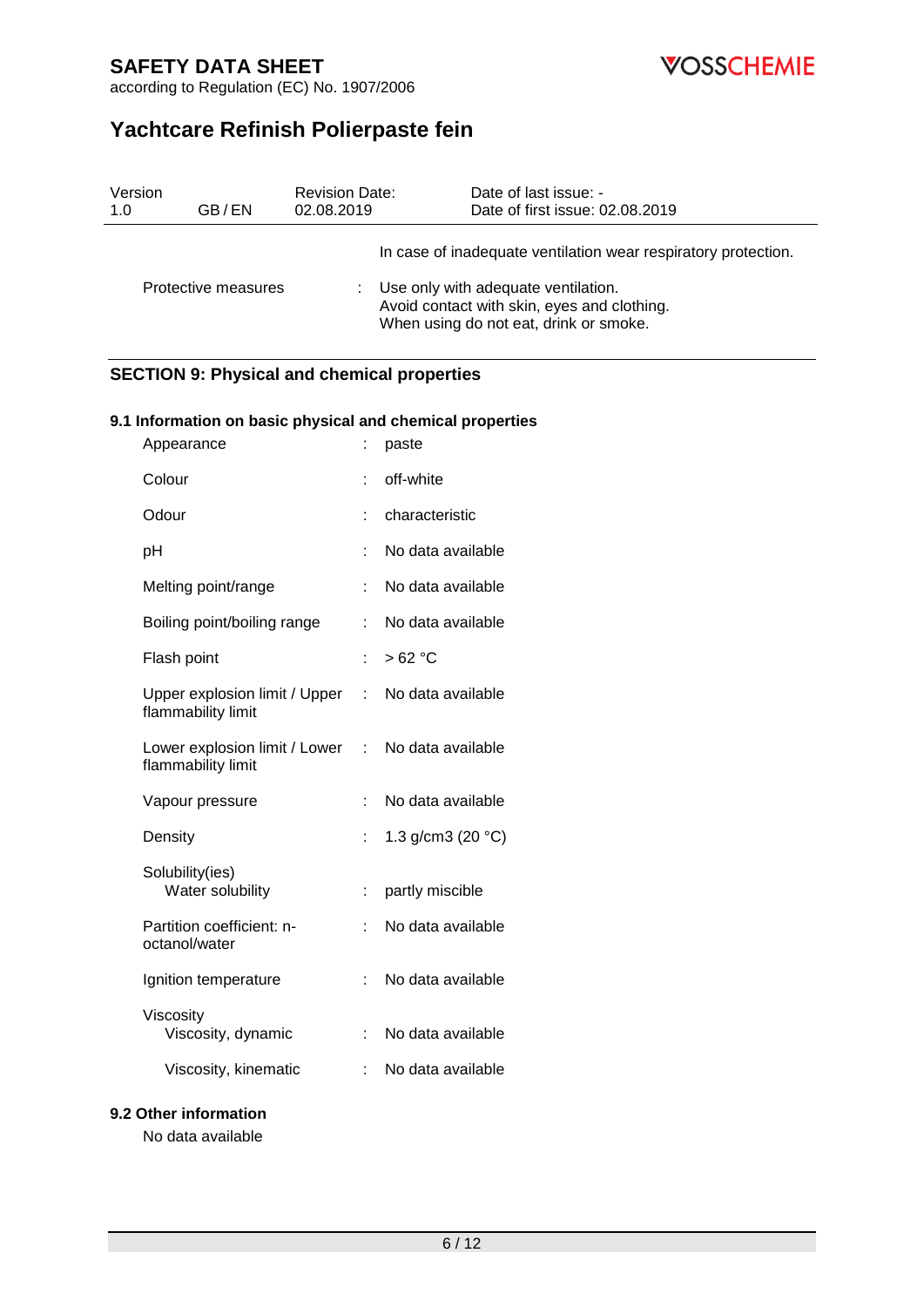

according to Regulation (EC) No. 1907/2006

# **Yachtcare Refinish Polierpaste fein**

| Version |       | <b>Revision Date:</b> | Date of last issue: -           |
|---------|-------|-----------------------|---------------------------------|
| 1.0     | GB/EN | 02.08.2019            | Date of first issue: 02.08.2019 |

#### **SECTION 10: Stability and reactivity**

#### **10.1 Reactivity**

No decomposition if used as directed.

#### **10.2 Chemical stability**

No decomposition if stored and applied as directed.

#### **10.3 Possibility of hazardous reactions**

Hazardous reactions : No dangerous reaction known under conditions of normal use.

#### **10.4 Conditions to avoid**

Conditions to avoid : Heat, flames and sparks.

#### **10.5 Incompatible materials**

Materials to avoid : Oxidizing agents

#### **10.6 Hazardous decomposition products**

No decomposition if stored and applied as directed.

#### **SECTION 11: Toxicological information**

#### **11.1 Information on toxicological effects**

#### **Acute toxicity**

Not classified based on available information.

#### **Components:**

#### **Hydrocarbons, C10-C13, n-alkanes, isoalkanes, cyclics, < 2% aromatics:**

| Acute oral toxicity       | : LD50 (Rat): $>$ 2,000 mg/kg<br>Method: OECD Test Guideline 401<br>Assessment: The substance or mixture has no acute oral tox-<br>icity       |
|---------------------------|------------------------------------------------------------------------------------------------------------------------------------------------|
| Acute inhalation toxicity | : $LC50$ (Rat): $> 5.6$ mg/l<br>Exposure time: 4 h<br>Test atmosphere: dust/mist<br>Method: OECD Test Guideline 403<br>Test substance: Aerosol |
| Acute dermal toxicity     | : LD50 (Rabbit): $>$ 2,000 mg/kg<br>Method: OECD Test Guideline 402<br>Assessment: The substance or mixture has no acute dermal<br>toxicity    |

#### **Skin corrosion/irritation**

Not classified based on available information.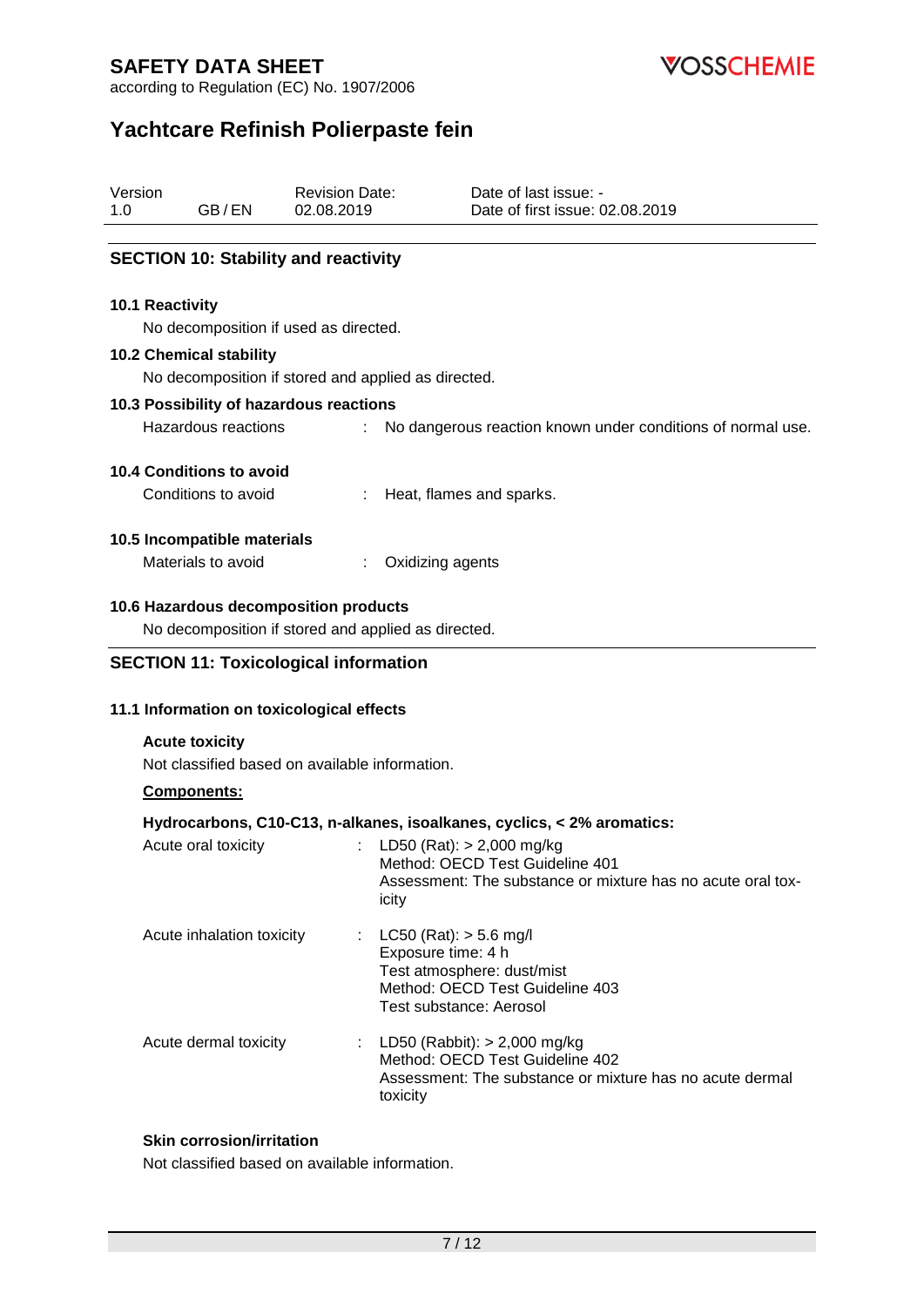**VOSSCHEMIE** 

according to Regulation (EC) No. 1907/2006

# **Yachtcare Refinish Polierpaste fein**

| 1.0 | Version<br>GB/EN                                                                | <b>Revision Date:</b><br>02.08.2019            | Date of last issue: -<br>Date of first issue: 02.08.2019               |  |  |  |
|-----|---------------------------------------------------------------------------------|------------------------------------------------|------------------------------------------------------------------------|--|--|--|
|     | Components:                                                                     |                                                |                                                                        |  |  |  |
|     |                                                                                 |                                                | Hydrocarbons, C10-C13, n-alkanes, isoalkanes, cyclics, < 2% aromatics: |  |  |  |
|     | Assessment                                                                      |                                                | Repeated exposure may cause skin dryness or cracking.                  |  |  |  |
|     |                                                                                 |                                                |                                                                        |  |  |  |
|     | Result                                                                          | Skin irritation                                | Poly(oxy-1,2-ethanediyl), α-sulfo-ω-(dodecyloxy)-, sodium salt:        |  |  |  |
|     |                                                                                 |                                                |                                                                        |  |  |  |
|     | Serious eye damage/eye irritation                                               |                                                |                                                                        |  |  |  |
|     |                                                                                 | Not classified based on available information. |                                                                        |  |  |  |
|     | <b>Components:</b>                                                              |                                                |                                                                        |  |  |  |
|     |                                                                                 |                                                | Poly(oxy-1,2-ethanediyl), α-sulfo-ω-(dodecyloxy)-, sodium salt:        |  |  |  |
|     | Result                                                                          |                                                | Moderate eye irritation                                                |  |  |  |
|     | <b>Respiratory or skin sensitisation</b>                                        |                                                |                                                                        |  |  |  |
|     | <b>Skin sensitisation</b>                                                       |                                                |                                                                        |  |  |  |
|     |                                                                                 | Not classified based on available information. |                                                                        |  |  |  |
|     | <b>Respiratory sensitisation</b>                                                |                                                |                                                                        |  |  |  |
|     | Not classified based on available information.                                  |                                                |                                                                        |  |  |  |
|     | <b>Germ cell mutagenicity</b><br>Not classified based on available information. |                                                |                                                                        |  |  |  |
|     | Carcinogenicity                                                                 |                                                |                                                                        |  |  |  |
|     | Not classified based on available information.                                  |                                                |                                                                        |  |  |  |
|     | <b>Reproductive toxicity</b>                                                    |                                                |                                                                        |  |  |  |
|     |                                                                                 | Not classified based on available information. |                                                                        |  |  |  |
|     | <b>STOT - single exposure</b>                                                   |                                                |                                                                        |  |  |  |
|     | <b>STOT - repeated exposure</b>                                                 | Not classified based on available information. |                                                                        |  |  |  |
|     |                                                                                 | Not classified based on available information. |                                                                        |  |  |  |
|     | <b>Aspiration toxicity</b>                                                      |                                                |                                                                        |  |  |  |
|     | Not classified based on available information.                                  |                                                |                                                                        |  |  |  |
|     | Components:                                                                     |                                                |                                                                        |  |  |  |
|     |                                                                                 |                                                | Hydrocarbons, C10-C13, n-alkanes, isoalkanes, cyclics, < 2% aromatics: |  |  |  |
|     |                                                                                 | May be fatal if swallowed and enters airways.  |                                                                        |  |  |  |
|     |                                                                                 |                                                |                                                                        |  |  |  |
|     |                                                                                 |                                                |                                                                        |  |  |  |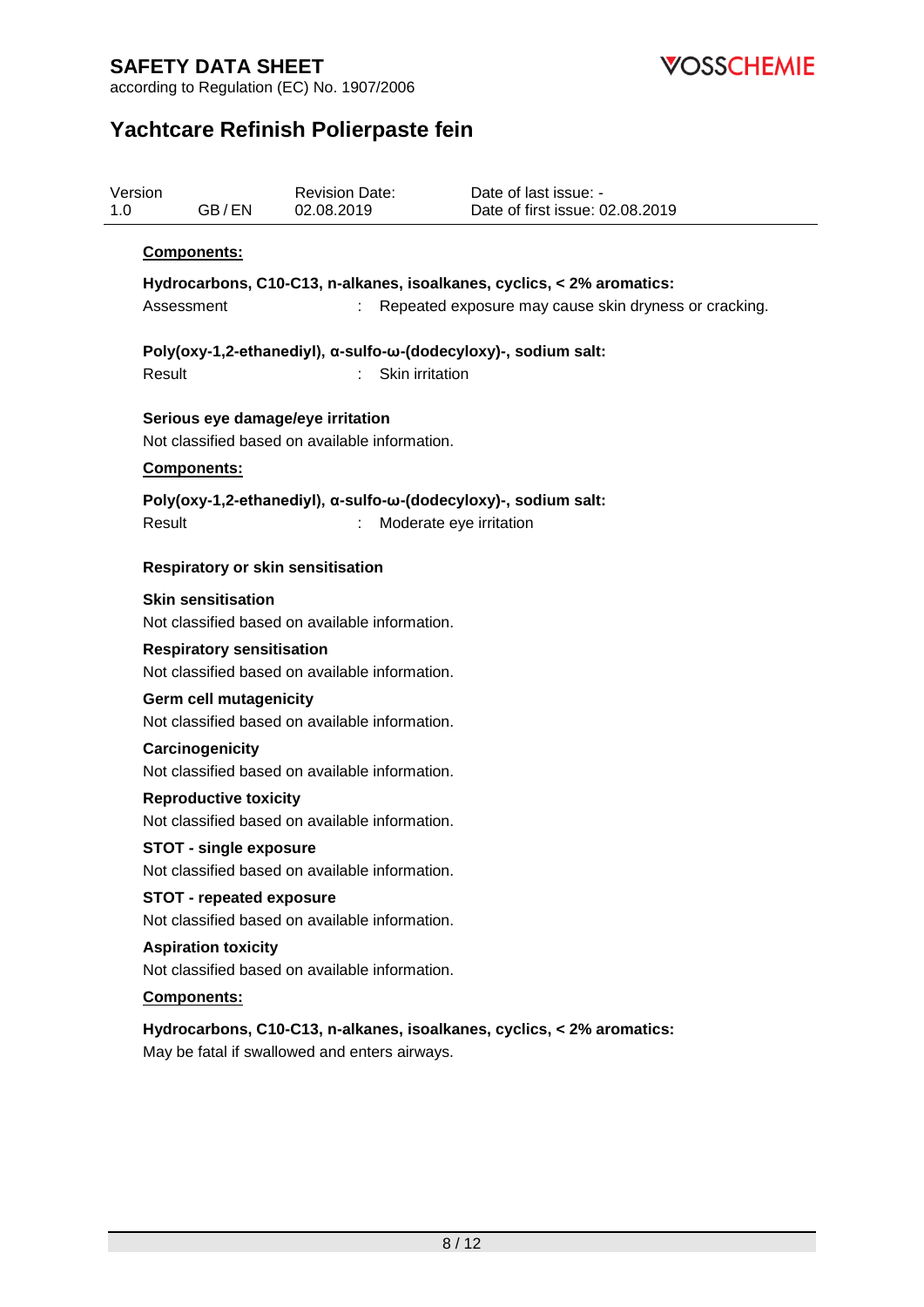

according to Regulation (EC) No. 1907/2006

# **Yachtcare Refinish Polierpaste fein**

| Version |       | <b>Revision Date:</b> | Date of last issue: -           |
|---------|-------|-----------------------|---------------------------------|
| 1.0     | GB/EN | 02.08.2019            | Date of first issue: 02.08.2019 |

#### **SECTION 12: Ecological information**

#### **12.1 Toxicity**

#### **Components:**

| Hydrocarbons, C10-C13, n-alkanes, isoalkanes, cyclics, < 2% aromatics:                           |  |                                                                                                                                              |  |  |  |
|--------------------------------------------------------------------------------------------------|--|----------------------------------------------------------------------------------------------------------------------------------------------|--|--|--|
| Toxicity to fish                                                                                 |  | : LL50 (Oncorhynchus mykiss (rainbow trout)): $> 1,000$ mg/l<br>Exposure time: 96 h<br>Method: OECD Test Guideline 203                       |  |  |  |
| aquatic invertebrates                                                                            |  | Toxicity to daphnia and other : EL50 (Daphnia magna (Water flea)): > 1,000 mg/l<br>Exposure time: 48 h<br>Method: OECD Test Guideline 202    |  |  |  |
| Toxicity to algae                                                                                |  | $\therefore$ EL50 (Pseudokirchneriella subcapitata (green algae)): > 1,000<br>mg/l<br>Exposure time: 72 h<br>Method: OECD Test Guideline 201 |  |  |  |
| Toxicity to fish (Chronic tox- : NOELR: 101 mg/l<br>icity)                                       |  | Exposure time: 28 d<br>Species: Oncorhynchus mykiss (rainbow trout)                                                                          |  |  |  |
| Toxicity to daphnia and other : NOELR: 176 mg/l<br>aquatic invertebrates (Chron-<br>ic toxicity) |  | Exposure time: 21 d<br>Species: Daphnia magna (Water flea)                                                                                   |  |  |  |

#### **12.2 Persistence and degradability**

#### **Components:**

|                  | Hydrocarbons, C10-C13, n-alkanes, isoalkanes, cyclics, < 2% aromatics: |
|------------------|------------------------------------------------------------------------|
| Biodegradability | Biodegradation: 80 %                                                   |
|                  | Exposure time: 28 d                                                    |
|                  | Method: OECD Test Guideline 301F                                       |

#### **12.3 Bioaccumulative potential**

#### **Components:**

|                 | Hydrocarbons, C10-C13, n-alkanes, isoalkanes, cyclics, < 2% aromatics: |
|-----------------|------------------------------------------------------------------------|
| Bioaccumulation | Bioconcentration factor (BCF): 2,500                                   |

#### **12.4 Mobility in soil**

No data available

#### **12.5 Results of PBT and vPvB assessment**

#### **Product:**

Assessment : This substance/mixture contains no components considered to be either persistent, bioaccumulative and toxic (PBT), or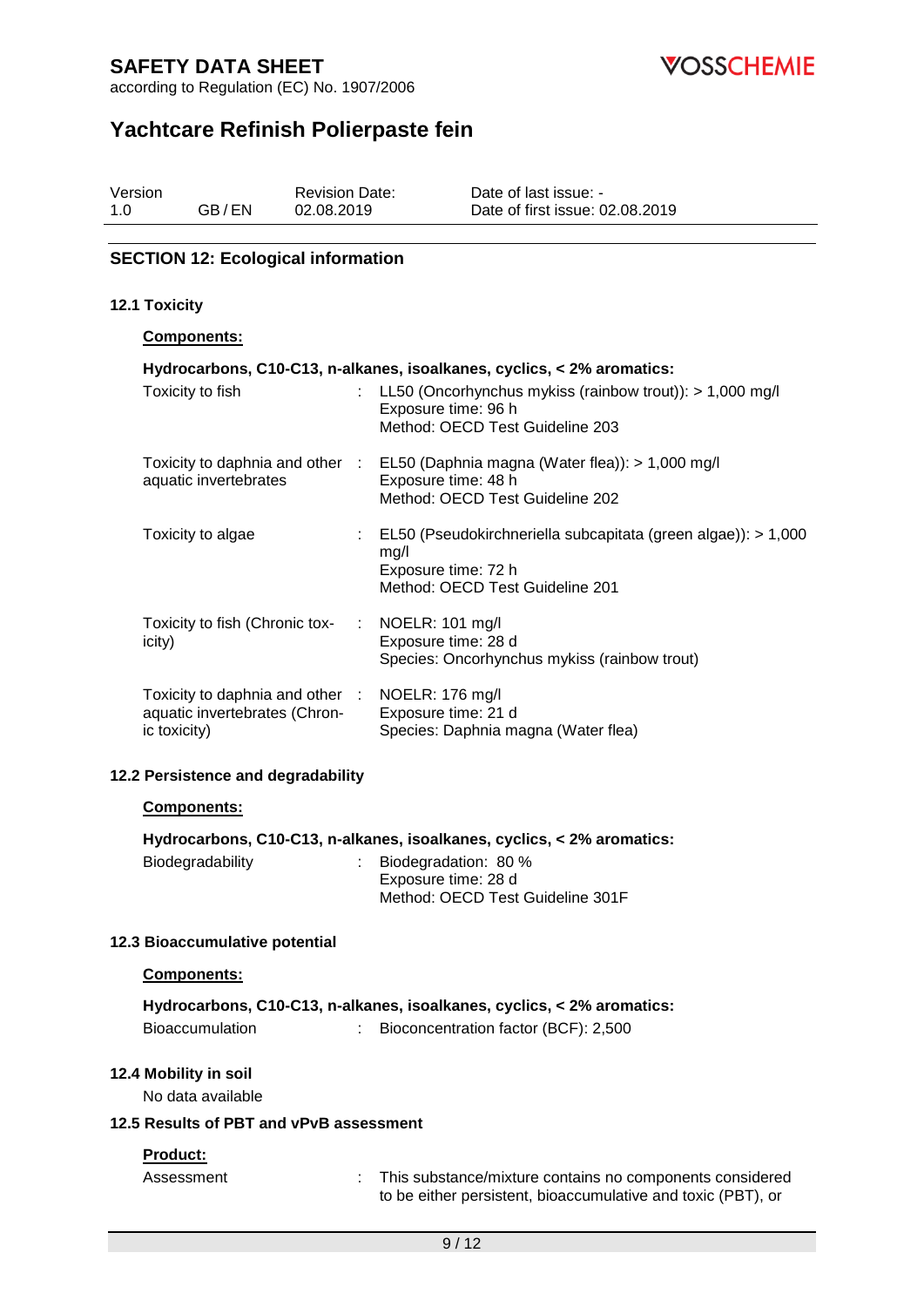**VOSSCHEMIE** 

according to Regulation (EC) No. 1907/2006

# **Yachtcare Refinish Polierpaste fein**

| Version<br>1.0            | GB/EN                                      | <b>Revision Date:</b><br>02.08.2019 | Date of last issue: -<br>Date of first issue: 02.08.2019                                                                                                                                                                                        |
|---------------------------|--------------------------------------------|-------------------------------------|-------------------------------------------------------------------------------------------------------------------------------------------------------------------------------------------------------------------------------------------------|
|                           |                                            |                                     | very persistent and very bioaccumulative (vPvB) at levels of<br>0.1% or higher                                                                                                                                                                  |
|                           | 12.6 Other adverse effects                 |                                     |                                                                                                                                                                                                                                                 |
| <b>Product:</b><br>mation | Additional ecological infor-               | $\mathbb{R}^n$                      | No data available                                                                                                                                                                                                                               |
|                           | <b>SECTION 13: Disposal considerations</b> |                                     |                                                                                                                                                                                                                                                 |
|                           | 13.1 Waste treatment methods               |                                     |                                                                                                                                                                                                                                                 |
| Product                   |                                            |                                     | Do not dispose of with domestic refuse.<br>Dispose of in accordance with local regulations.<br>Send to a licensed waste management company.                                                                                                     |
|                           | Contaminated packaging                     |                                     | Empty containers should be taken to an approved waste han-<br>dling site for recycling or disposal.<br>Packaging that is not properly emptied must be disposed of as<br>the unused product.<br>Dispose of in accordance with local regulations. |
|                           | <b>Waste Code</b>                          |                                     | The following Waste Codes are only suggestions:<br>070199, wastes not otherwise specified                                                                                                                                                       |

#### **SECTION 14: Transport information**

#### **14.1 UN number**

Not regulated as a dangerous good

#### **14.2 UN proper shipping name**

Not regulated as a dangerous good

#### **14.3 Transport hazard class(es)**

Not regulated as a dangerous good

### **14.4 Packing group**

Not regulated as a dangerous good

#### **14.5 Environmental hazards**

Not regulated as a dangerous good

#### **14.6 Special precautions for user**

Not applicable

#### **14.7 Transport in bulk according to Annex II of Marpol and the IBC Code** Not applicable for product as supplied.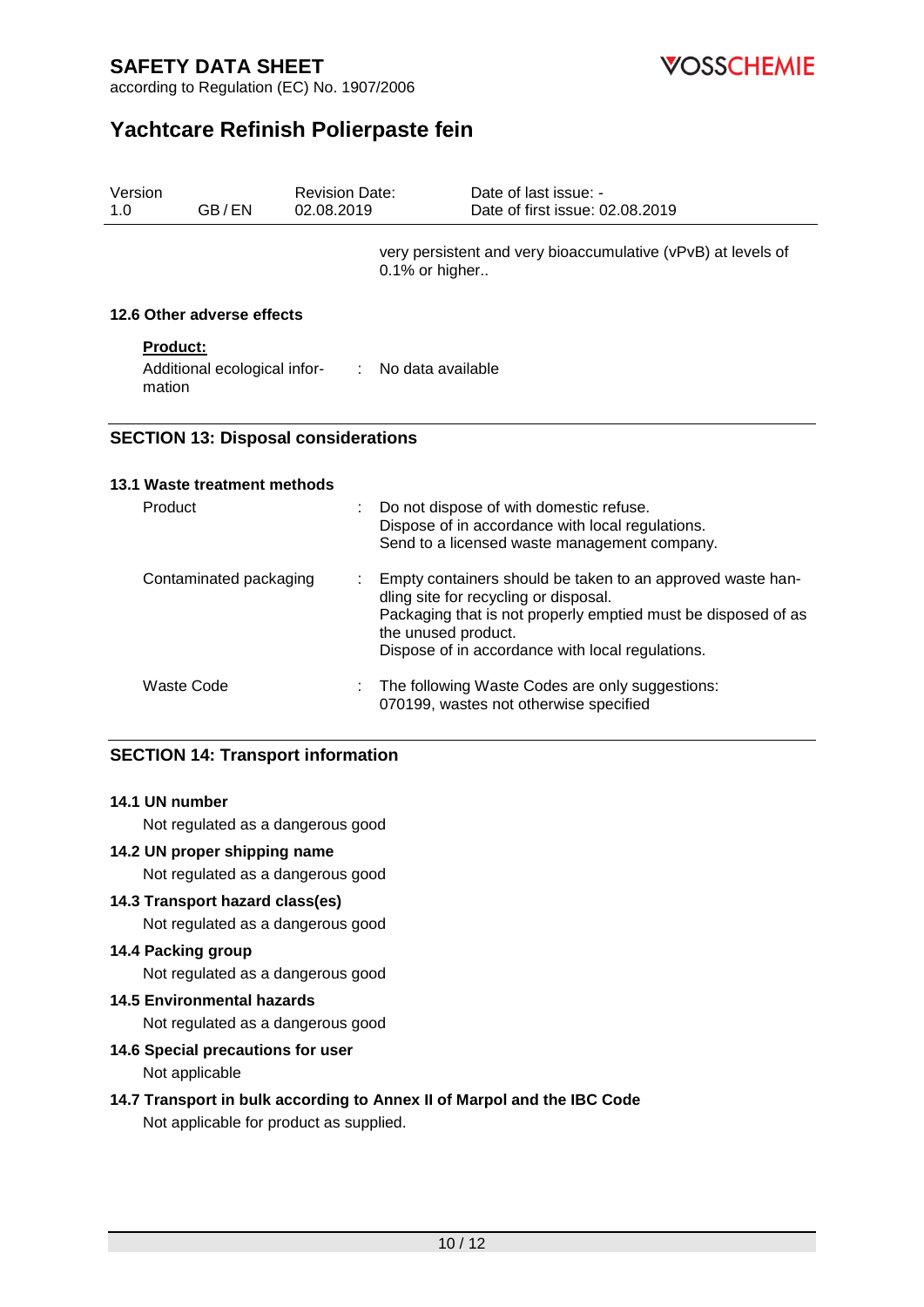

according to Regulation (EC) No. 1907/2006

# **Yachtcare Refinish Polierpaste fein**

| Version |       | <b>Revision Date:</b> | Date of last issue: -           |
|---------|-------|-----------------------|---------------------------------|
| 1.0     | GB/EN | 02.08.2019            | Date of first issue: 02.08.2019 |

#### **SECTION 15: Regulatory information**

#### **15.1 Safety, health and environmental regulations/legislation specific for the substance or mixture** REACH - Candidate List of Substances of Very High Concern for Authorisation (Article 59). : Not applicable REACH - List of substances subject to authorisation (Annex XIV) : Not applicable Regulation (EC) No 1005/2009 on substances that deplete the ozone layer : Not applicable Regulation (EC) No 850/2004 on persistent organic pollutants : Not applicable REACH - Restrictions on the manufacture, placing on the market and use of certain dangerous substances, preparations and articles (Annex XVII) : Not applicable Seveso III: Directive 2012/18/EU of the European Parliament and of the Council on the control of

major-accident hazards involving dangerous substances. Not applicable

#### **15.2 Chemical safety assessment**

#### **SECTION 16: Other information**

#### **Full text of H-Statements**

| H319 | : Causes serious eye irritation.                |
|------|-------------------------------------------------|
| H315 | : Causes skin irritation.                       |
| H304 | : May be fatal if swallowed and enters airways. |

#### **Full text of other abbreviations**

| Asp. Tox.   | <b>Aspiration hazard</b>    |
|-------------|-----------------------------|
| Eye Irrit.  | $\therefore$ Eye irritation |
| Skin Irrit. | : Skin irritation           |

ADN - European Agreement concerning the International Carriage of Dangerous Goods by Inland Waterways; ADR - European Agreement concerning the International Carriage of Dangerous Goods by Road; AICS - Australian Inventory of Chemical Substances; ASTM - American Society for the Testing of Materials; bw - Body weight; CLP - Classification Labelling Packaging Regulation; Regulation (EC) No 1272/2008; CMR - Carcinogen, Mutagen or Reproductive Toxicant; DIN - Standard of the German Institute for Standardisation; DSL - Domestic Substances List (Canada); ECHA - European Chemicals Agency; EC-Number - European Community number; ECx - Concentration associated with x% response; ELx - Loading rate associated with x% response; EmS - Emergency Schedule; ENCS - Existing and New Chemical Substances (Japan); ErCx - Concentration associated with x% growth rate response; GHS - Globally Harmonized System; GLP - Good Laboratory Practice; IARC - International Agency for Research on Cancer; IATA - International Air Transport Association; IBC - International Code for the Construction and Equipment of Ships carrying Dangerous Chemicals in Bulk; IC50 - Half maximal inhibitory concentra